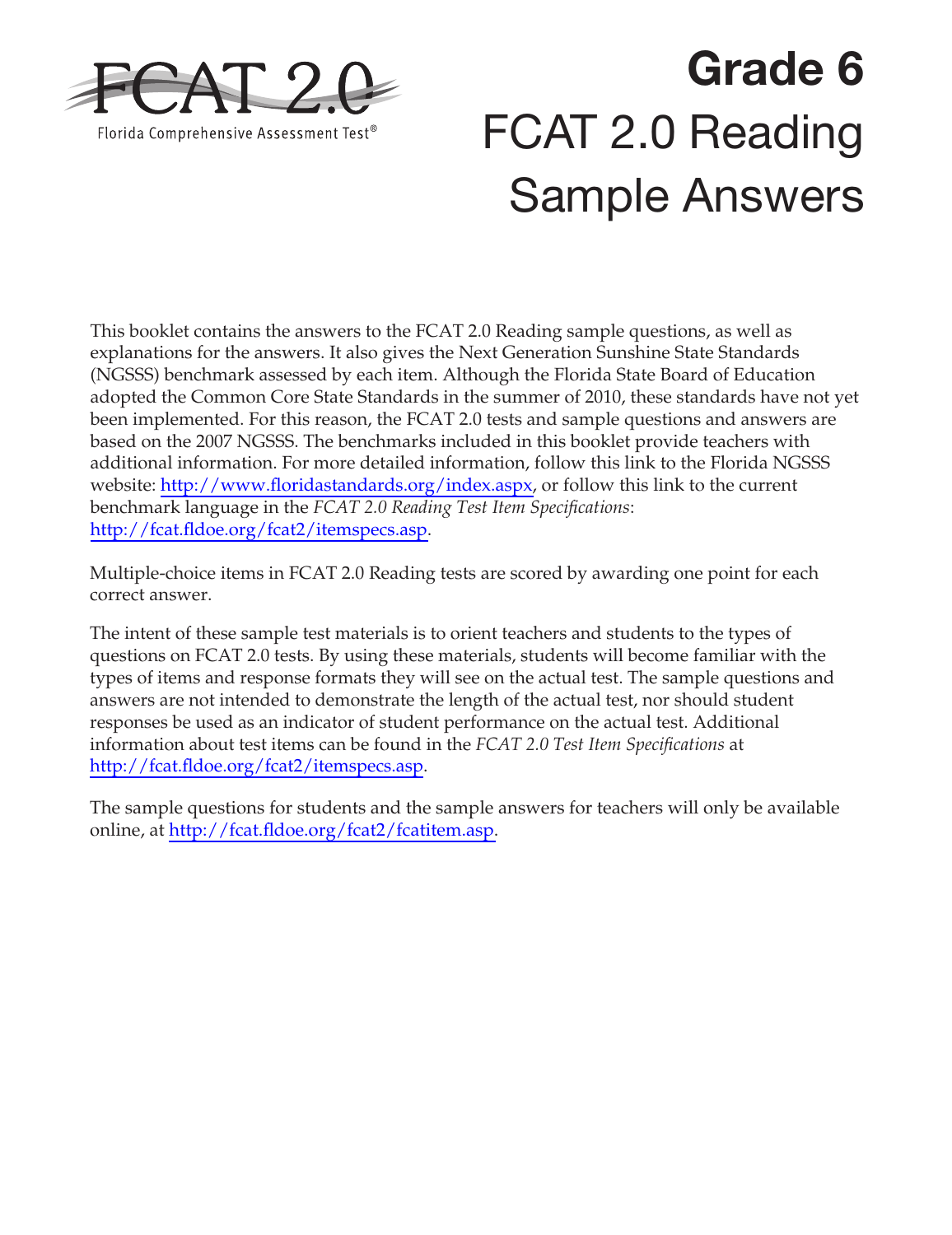

# **Article:** "Two-Wheel Fun"

"Two-Wheel Fun" by Laurence Swinburne and John F. Warner. Reprinted by permission of Virginia Bowman (daughter of Mr. Swinburne) and Margaret B. Warner (wife of Mr. Warner). All rights reserved. "Man riding two-wheeler in England": Copyright © Robin Weaver / Alamy. "Older bicycle model": Copyright © Stockbyte Silver / Alamy. "Old boneshaker bicycle": Copyright © Cols Travel / Alamy.

#### **1 The correct answer is B (They pose questions that are answered with information about bicycles).**

Type of Text: Informational

Benchmark: LA.6.1.7.5 The student will analyze a variety of text structures (e.g., comparison/contrast, cause/effect, chronological order, argument/support, lists) and text features (main headings with subheadings) and explain their impact on meaning in text.

The correct answer is B. In the first paragraph, the authors present readers with the question *What is the most popular way to travel in the whole world, not counting a human being's two legs?* along with hypothetical responses from readers. In paragraph two, the authors provide the answer by explaining, *The most popular way of going from one place to another is by bicycle.*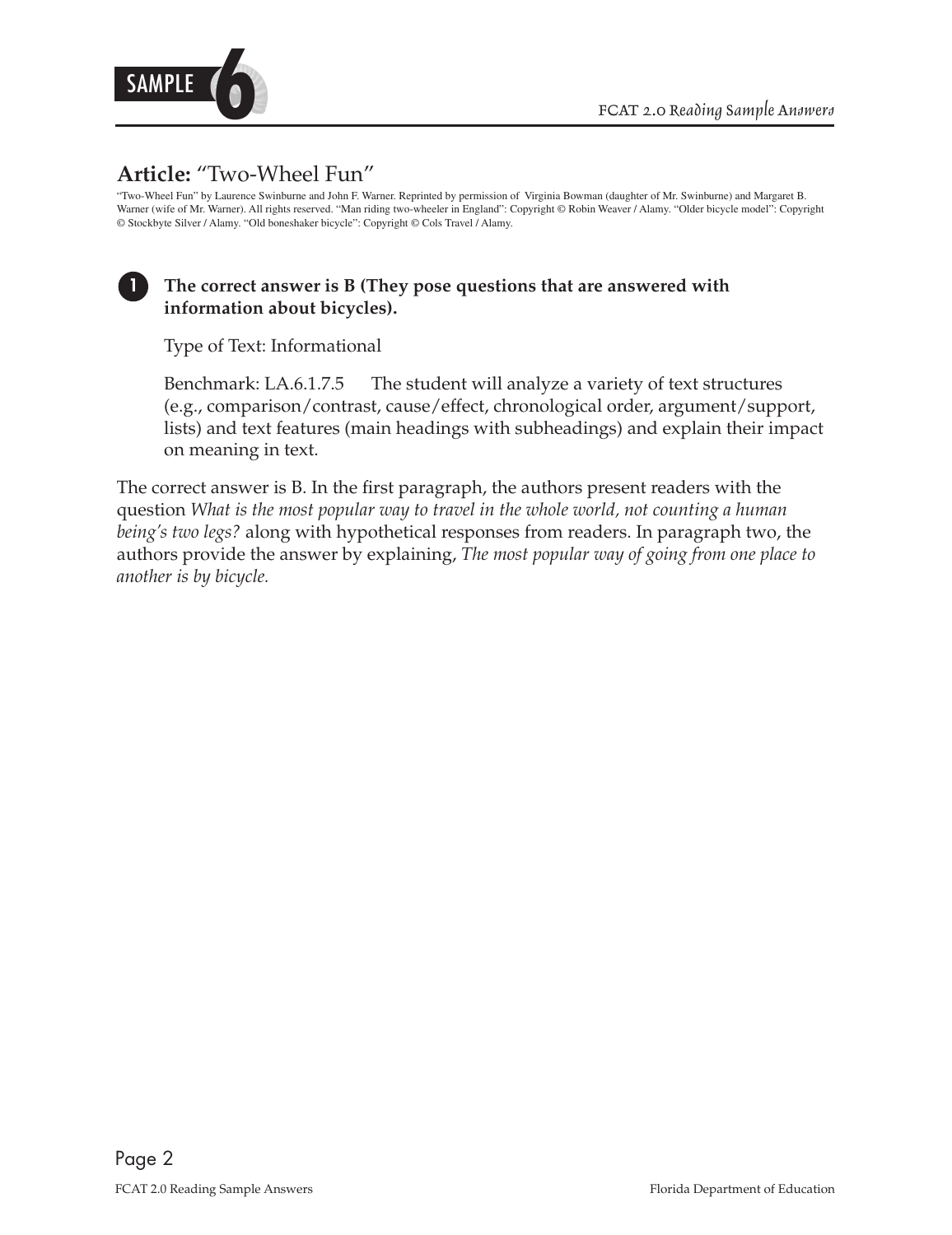

#### **2 The correct answer is H (the elevation of the driver's seat above the ground).**

Type of Text: Informational

Benchmark: LA.6.1.7.3 The student will determine the main idea or essential message in grade-level text through inferring, paraphrasing, summarizing, and identifying relevant details.

The correct answer is H. Using information from the article, readers can determine the greatest threat to riders of the *high-wheeler* of the late 1800s was the height of the bicycle seat above the ground. According to the article, *It was a long fall to the ground!* The caption under the photograph offers further support by providing the height of the wheel from the ground: *The front wheel of some models was five feet high.* 



#### **3 The correct answer is D (trembled because the wheels had little cushioning).**

Type of Text: Informational

Benchmark: LA.6.1.7.4 The student will identify cause-and-effect relationships in text.

The correct answer is D. According to the article, *there were no rubber tires*. The authors further emphasize this point to the reader: *It's no wonder that one bike was called the "Boneshaker."*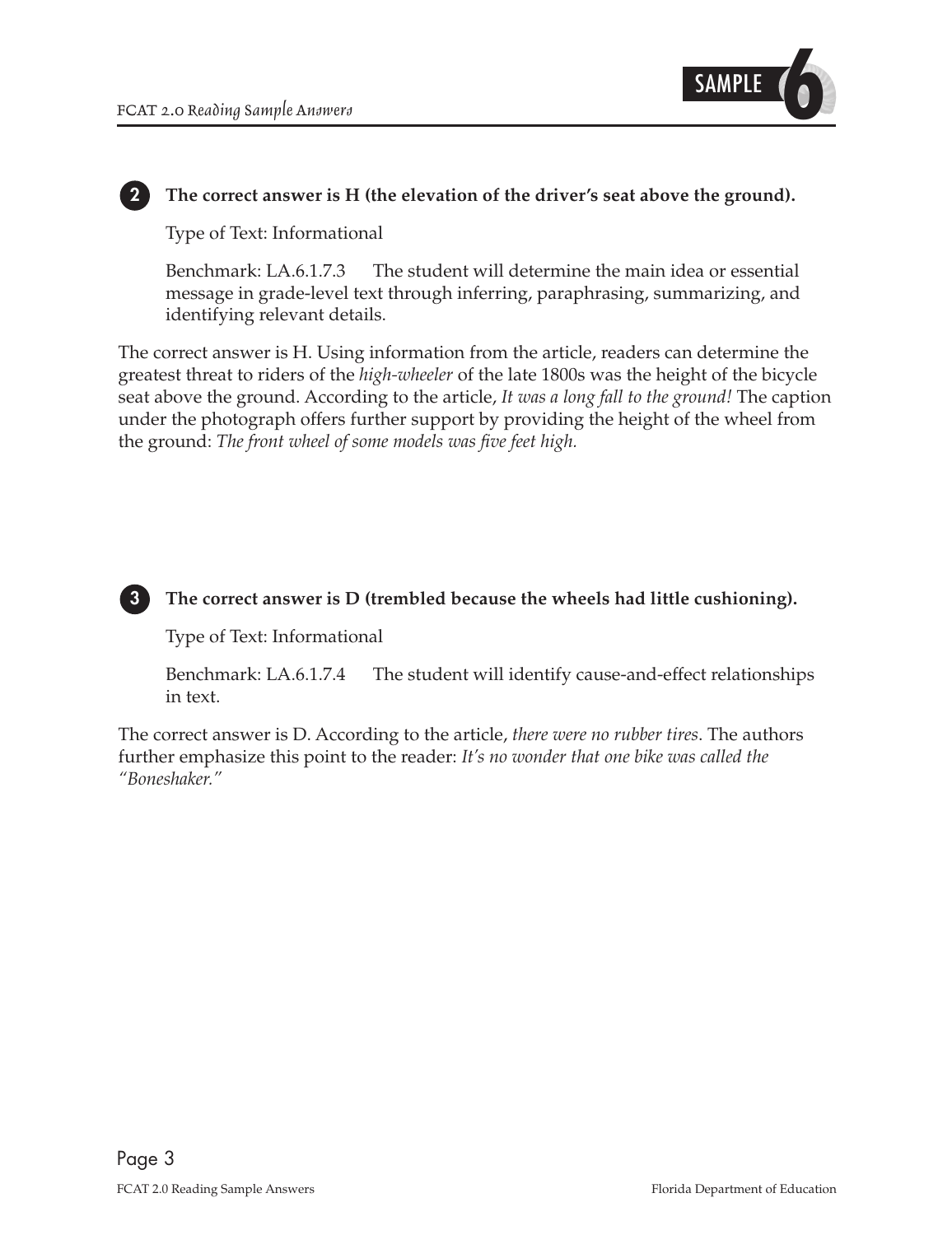

#### **4 The correct answer is H (is played on a football field).**

Type of Text: Informational

Benchmark: LA.6.1.7.7 The student will compare and contrast elements in multiple texts.

The correct answer is H. Although all the options provide text-based details about sports, bike polo and bike racing differ in that bike polo *can be played on a football field,* but bicycle racing requires more area in which to compete: *There is a bicycle race in France that covers almost 2,400 miles.* 

#### **5 The correct answer is D (She will drive the nail into the wall before hanging the picture).**

Type of Text: Informational

Benchmark: LA.6.1.6.9 The student will determine the correct meaning of words with multiple meanings in context.

The correct answer is D. Both the excerpted sentence and the sentence in option D use the meaning of the word *drive* in the context of an action applying force to an object.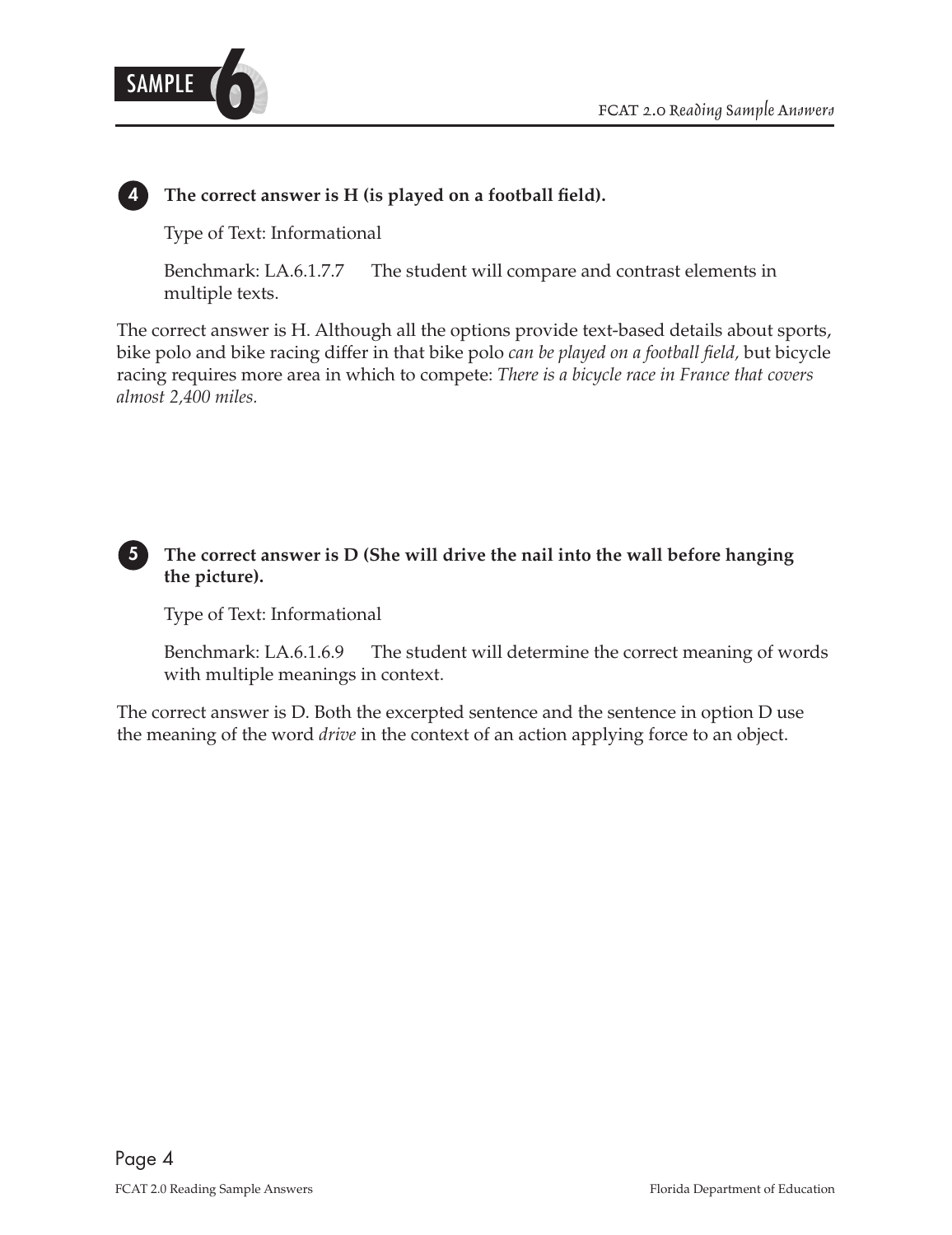

#### **6 The correct answer is G (inform readers about the history of bicycles).**

Type of Text: Informational

Benchmark: LA.6.1.7.2 The student will analyze the author's purpose (e.g., to persuade, inform, entertain, or explain) and perspective in a variety of texts and understand how they affect meaning.

The correct answer is G. The authors write, *Bicycles have been around for a long time—about 300 years.* Factual information found in the article provides readers the history of the development of the bicycle from the early 1800s up to the present day.

#### **7 The correct answer is C (Riding a bicycle should include following basic safety rules).**

Type of Text: Informational

Benchmark: LA.6.6.2.2 The student will collect, evaluate, and summarize information using a variety of techniques from multiple sources (e.g., encyclopedias, websites, experts) that includes paraphrasing to convey ideas and details from the source, main idea(s) and relevant details.

The correct answer is C. Only option C is supported with information from the article. The authors state, *Thousands of people are hurt each year as a result of bicycle riding.* In addition, the authors provide the reader with seven *simple safety rules* bicyclists should follow in order to prevent accidents.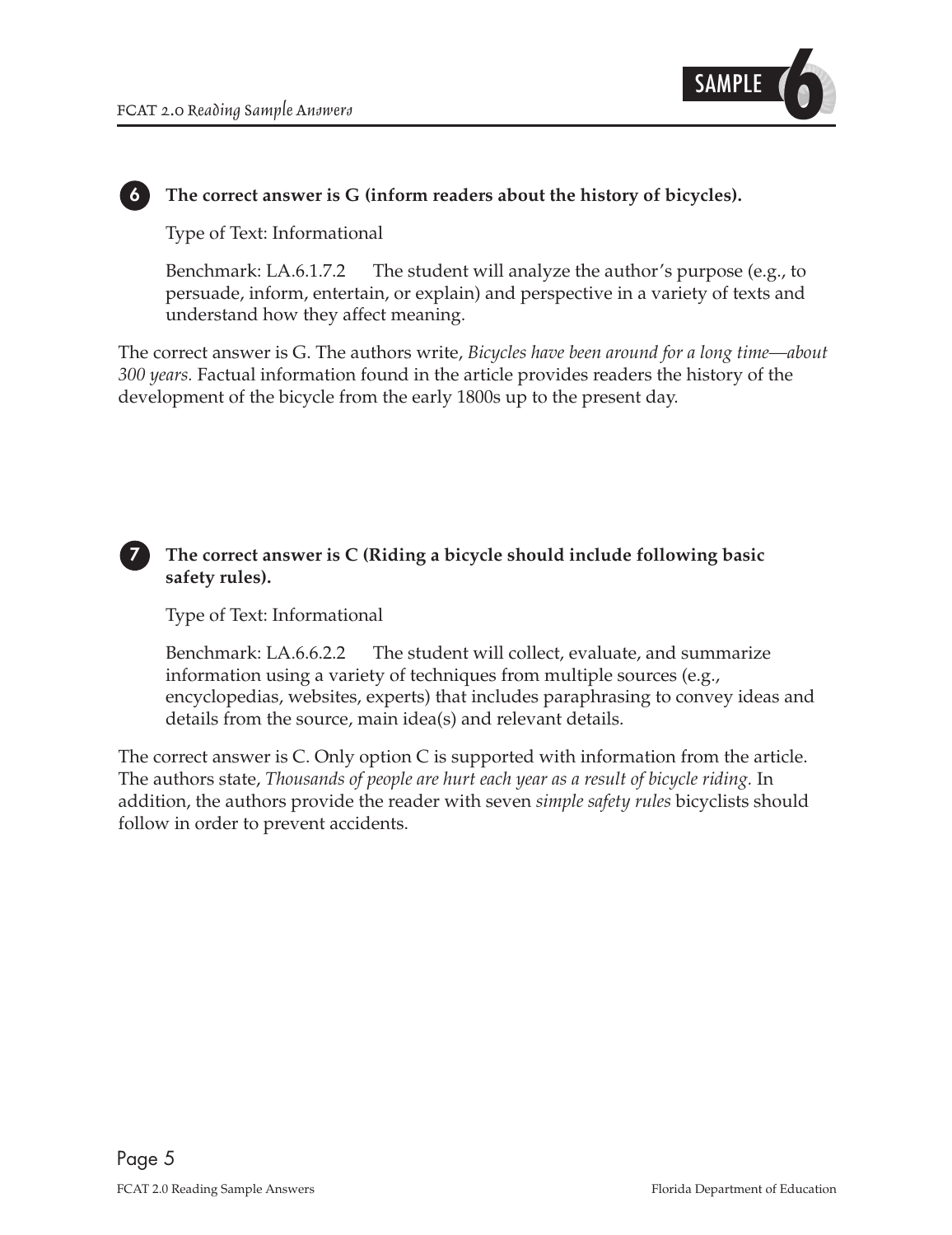



## **Website:** "Welcome to Marksdale State Park"

"Welcome to Marksdale State Park" property of the Florida Department of Education.



#### **8 The correct answer is F (uses humor in the message).**

Type of Text: Informational

Benchmark: LA.6.1.7.7 The student will compare and contrast elements in multiple texts.

The correct answer is F. The author of this section writes a special note to park visitors to solicit their help in keeping the park clean by disposing of their trash and making sure that the lids of the trash cans are secure. The author provides the reason why their cooperation is needed by providing this humorous description of raccoons: *It keeps our raccoon friends from getting into things they shouldn't! Their curiosity and fine motor skills are impressive!* 



### **9 The correct answer is A (by listing events and activities for the visitors).**

Type of Text: Informational

Benchmark: LA.6.1.7.5 The student will analyze a variety of text structures (e.g., comparison/contrast, cause/effect, chronological order, argument/support, lists) and text features (main headings with subheadings) and explain their impact on meaning in text.

The correct answer is A. The author organizes this website by sections that provide information and events to support the website's subtitle, *Where fun, fitness, and education come together.*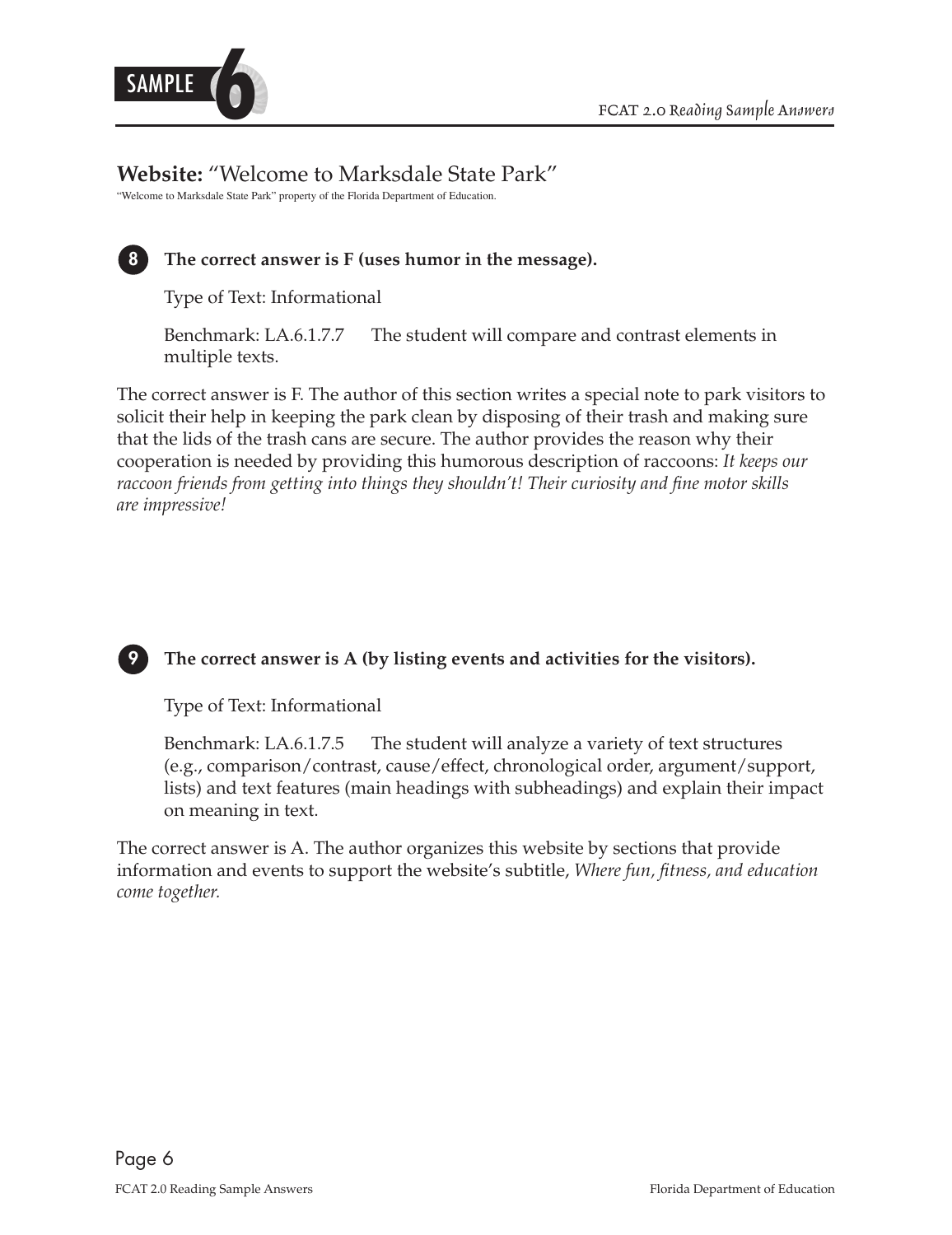

#### **10 The correct answer is F (the map and key).**

Type of Text: Informational

Benchmark: LA.6.6.1.1 The student will explain how text features (e.g., charts, maps, diagrams, subheadings, captions, illustrations, graphs) aid the reader's understanding.

The correct answer is F. Located at the bottom of the website, the map depicts the locations of facilities found at Marksdale State Park. Additionally, a key is provided to help the reader interpret the symbols found on the map.